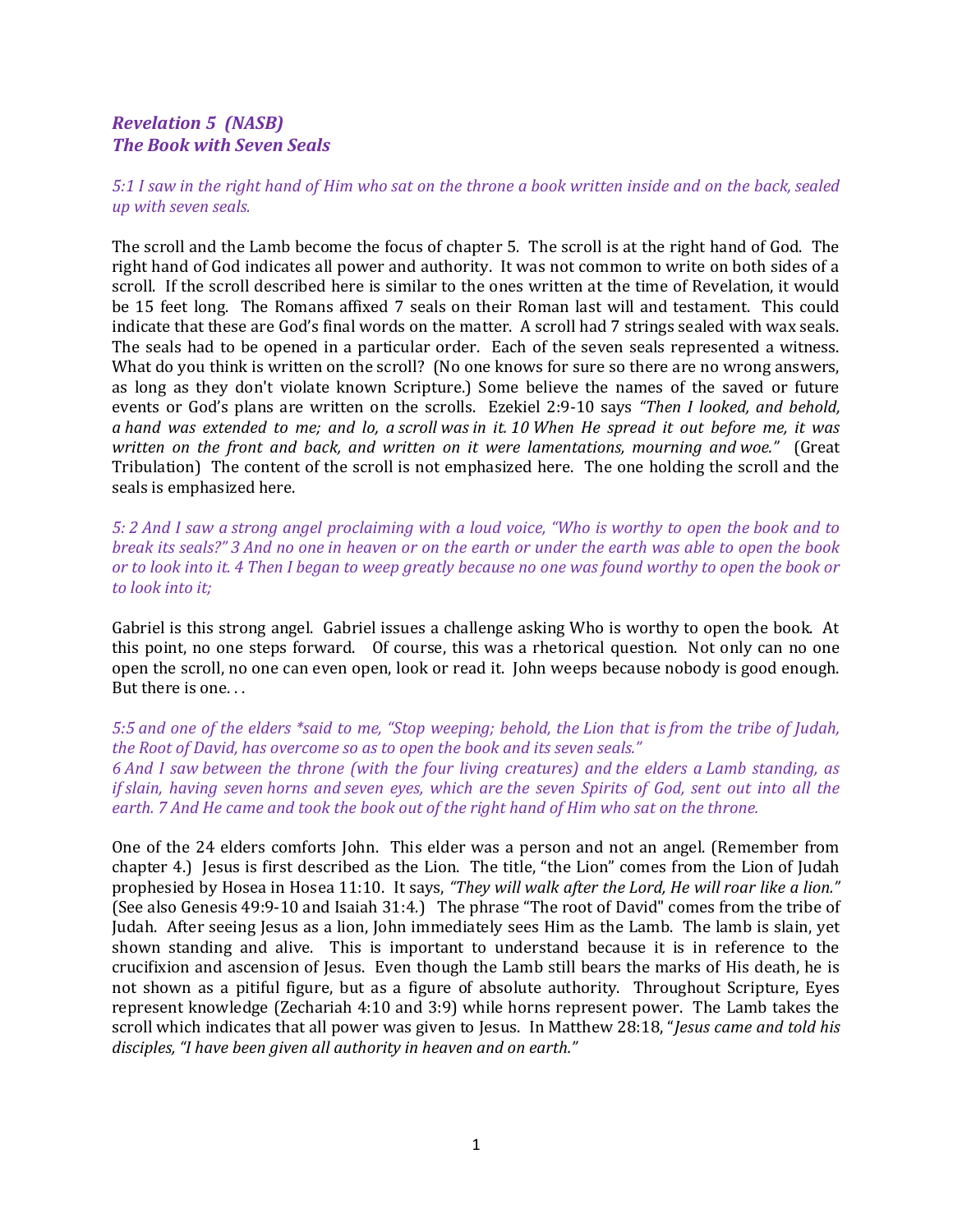5:8 When He had taken the book, the four living creatures and the twenty-four elders fell down before the Lamb, each one holding a harp and golden bowls full of incense, which are the prayers of the saints. 9 And they \*sang a new song, saying,

"Worthy are You to take the book and to break its seals; for You were slain, and purchased for God with Your blood men from every tribe and tongue and people and nation.

10 "You have made them to be a kingdom and priests to our God; and they will reign upon the earth." Angels Exalt the Lamb

Immediately as the authority is passed from the Father to the Son, the Four living creatures and the 24 elders all fall down and praise Jesus. (Rev 4:4 and Rev 4:8) Each of them has a harp and golden bowls. They present the golden bowls to the Lamb. The bowls contain our prayers (of the saints). Believers are commonly referred to as saints. This is important. The elders and four living creatures are not praying for the saints because we are already with God in Heaven. The prayers mixed with incense show that the prayers are sweet to God. Psalm 141:2a says "May my prayer be counted as incense before You". God only keeps the prayers of the saints. Next, they sing a new song. It is a new song but they all know the words.

In chapter 4, Revelation's emphasis was on the throne. Here it is on the Lamb, He is the only one to redeem us to the Father.

The phrase "You were slain" shows the price of redemption.

The phrase "Have redeemed us" shows the path or destination of redemption.

The phrase 'To God" shows the work of redemption.

The phrase "By your blood shows the cost of redemption.

The phrase "every tribe . . ." shows the scope of redemption.

The phrase "Have made us kings and priests" shows the value of redemption.

The phrase "Shall reign on the earth" shows the result of redemption.

## 5:11 Then I looked, and I heard the voice of many angels around the throne and the living creatures and the elders; and the number of them was myriads of myriads, and thousands of thousands, 12 saying with a loud voice, "Worthy is the Lamb that was slain to receive power and riches and wisdom and might and honor and glory and blessing."

This is not the same group and the same song as in verses 9-10. We know this because His blood redeems only believers and angels do not need saving. We know that angels don't need saving because of what it says in 1 Peter 1:12. "They were told that their messages were not for themselves, but for you. And now this Good News has been announced to you by those who preached in the power of the Holy Spirit sent from heaven. It is all so wonderful that even the angels are eagerly watching these things happen.(NLT) There are too many angels to count in these verses. This shows the power of God because He has power over all the angels and one angel has killed 185,000 men. Isaiah 37:36 - NLT says, "That night the angel of the LORD went out to the Assyrian camp and killed 185,000 Assyrian soldiers." Matthew 26:53 - NASB - "Or do you think that I cannot appeal to My Father and He will at once put at My disposal more than twelve legions of angels?" There are 6,000 angels in 12 legions (Remember what one angel did).

5:13 And every created thing which is in heaven and on the earth and under the earth and on the sea, and all things in them, I heard saying,

"To Him who sits on the throne, and to the Lamb, be blessing and honor and glory and dominion forever and ever."

14 And the four living creatures kept saying, "Amen." And the elders fell down and worshiped.